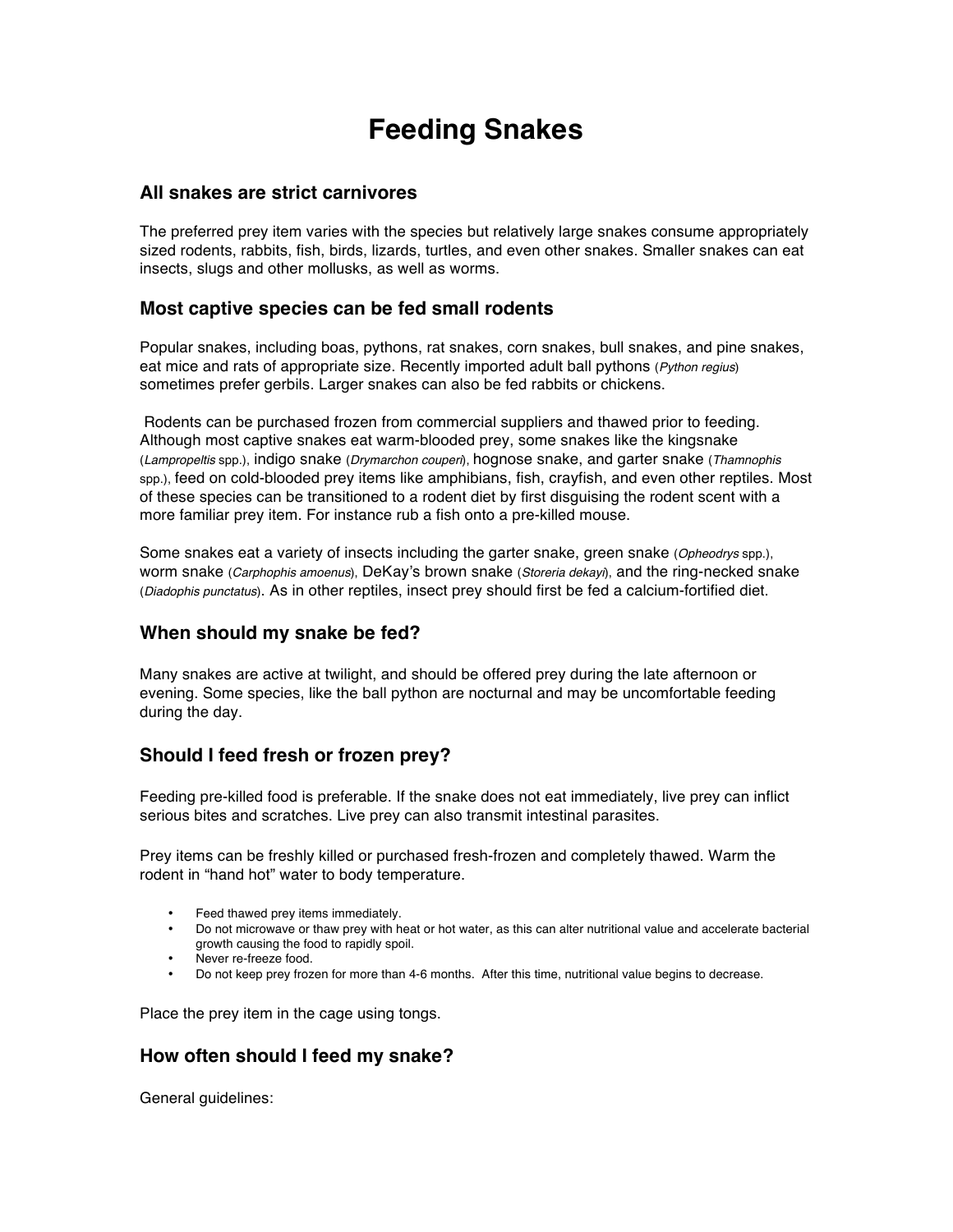- A baby snake can be fed every other day.
- Feed small adult snakes (like corn snakes) once every 7 days. Active species like the adult garter snake may need more frequent meals.
- Feed larger snakes, like boas and pythons, once every 10-14 days
- In many instances, breeding females also require more frequent meals.

Most captive snakes are overfed. Adjust the frequency of feeding based on your snake's body condition. Your veterinarian can show you how to regularly assess your snake's body condition

#### **What size prey should be fed?**

For easier digestion and better absorption of nutrients, it is generally preferable to feed smaller prey more frequently instead of overly large prey items less frequently. For instance an adult corn snake should be fed an adult mouse weekly (or two small mice) instead of a small rat. Feed an adult boa constrictor one medium to large regularly and not a jumbo rat or small rabbit.

# **Adequate husbandry is necessary for normal digestion**

The snake's environment is crucial. If the husbandry set-up is not accurate, the snake will not feed properly.

- House your snake at a temperature range appropriate for the species.
- Minimize stress with hide boxes at both the cool and warm ends of the enclosure.<br>• The presence of backing lights and water baths can also influence appoints.
- The presence of basking lights and water baths can also influence appetite.

# **Supplementation is not necessary**

Vitamin/mineral supplementation is not indicated when feeding whole prey items.

# **What if my snake won't eat?**

Snakes born in captivity generally accept commonly available prey easily, however wild-caught adults can sometimes refuse prey. There are a number of techniques that can be tried to entice a snake to eat:

- 1. Offer a smaller prey item.
- 2. Offer a brown, gray, or black rodent instead of a white albino mouse or rat.
- 3. Offer an item that more closely resembles wild prey like a gerbil (in the ball python) or even a chick
- 4. Offer freshly killed prey.
- 5. Using forceps, dangle the prey item in front of the snake and try to encourage the snake to strike at its meal.
- 6. After feeding the snake, give the animal privacy or visual security by covering the glass with towels or newspaper for 24 hours. No peeking!
- 7. Try confining the snake with its prey in a small "feeding box" or cloth bag overnight.
- 8. Species that do not normally eat rodents can be transitioned by disguising rodent scent with that of a more familiar prey item. For instance, garter snakes can be fed young mice (also known as "pinkies" and "fuzzies") scented with fish.

An important physiologic reason for poor appetite can be a change in temperature and lighting as the fall/winter season approaches. If you do not plan to overwinter your snake, make sure the cage's temperature range is accurately maintained as environmental temperature falls.

Finally, realize that a poor appetite can be a sign of disease. If poor appetite persists or your snake is losing weight, consult with your reptile veterinarian.